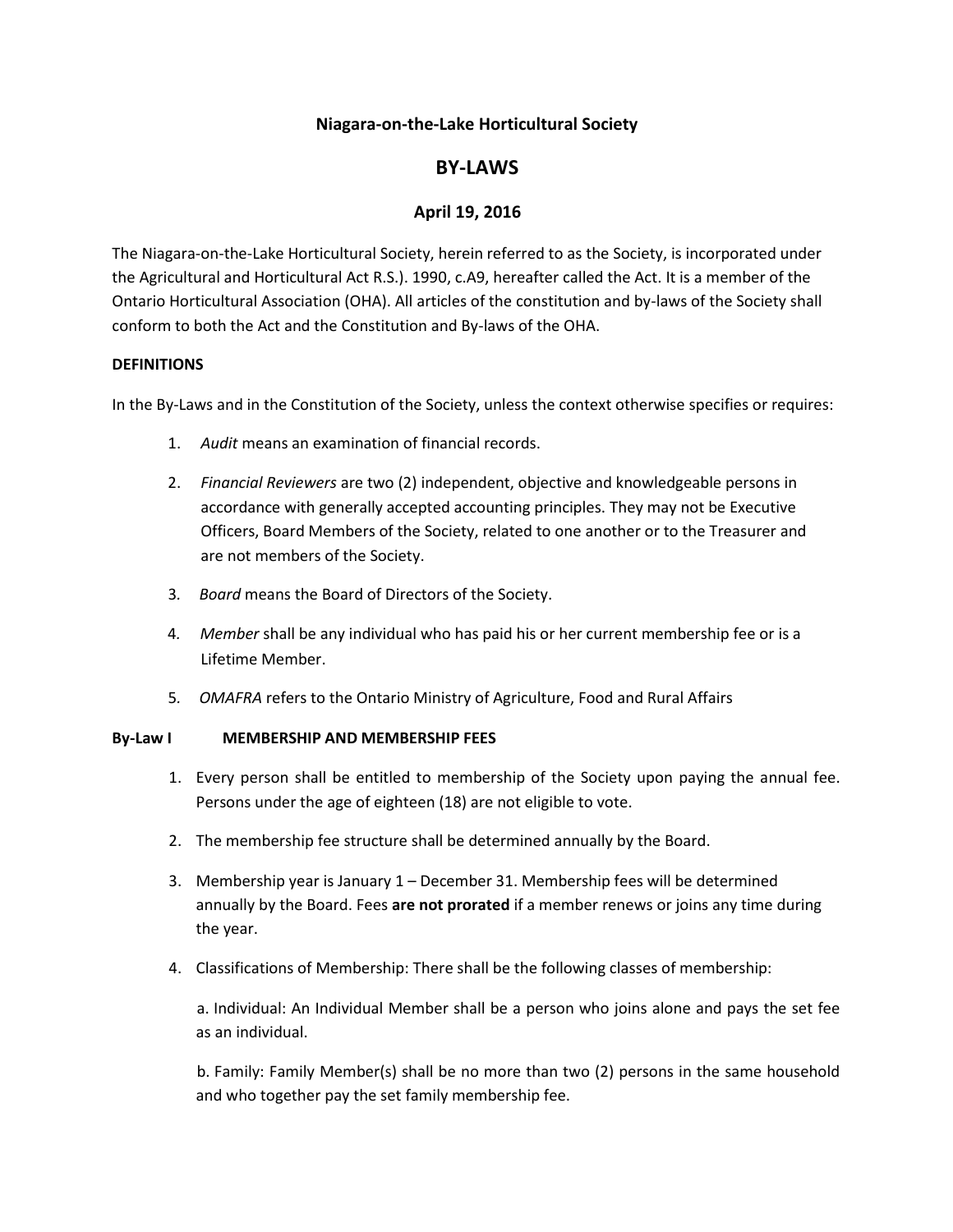c. Student: A Student Member shall be any individual over the age of 18, enrolled in an educational institution or course study who pays the set student fee.

d. Business: A Business Member shall be any individual with a horticultural or environmental interest who pays the set Business membership fee. A business member may designate one (1) to two (2) persons to exercise the privileges of membership.

e. Lifetime: A Lifetime Member shall be a person who is appointed to this membership by the Board who, who has made an outstanding contribution to the Society and its reputation and has been a member for a minimum of ten (10) years. Lifetime members are exempt from the annual fee and have voting rights at all meetings. Lifetime memberships are nontransferable.

- 5. A member in good standing shall be entitled to participate in the activities of the Society, attend meetings, vote at the Annual General meeting and may be elected to the Board of Directors.
- 6. Loss of Good Standing/Repeal of Membership: Loss of good standing or repeal of membership shall occur should a member become unruly, obnoxious, cause trouble, or bring disgrace to the Society; said Member will be subject to a review of the Board, and with the approval of a quorum vote, may be subject to repeal of membership. The Member shall have at least a thirty (30) day notice and a full opportunity to provide further explanation before a vote is called. The decision of the Board at the vote shall be final.

### **By-Law II ORGANIZATIONAL STRUCTURE**

- 1. The Board shall consist of Officers and Directors who will be appointed or elected from the membership at the annual general meeting and shall transact the business of the Society.
- 2. Directors are elected to oversee specific Committees as approved by the board e.g.: Membership, Hospitality, Garden Tour, and Plant Sales. All Directors will be responsible for a specific defined portfolio. Directors are elected for a period of one year, renewable for no more than 5 years. Unless a Director accepts a position as an officer, no Director shall remain on the Board for more than five years but may return after an absence of three years.
- 3. The Officers shall be the President or two Co-Presidents, Vice-President, Past President, Secretary and Treasurer. Co-Presidents shall hereinafter be referred to as President. The officers shall be elected for a period of two years and may serve on the executive for no more than three terms (i.e. six years).
- 4. The total number of Board members, including officers and Directors shall not exceed twelve.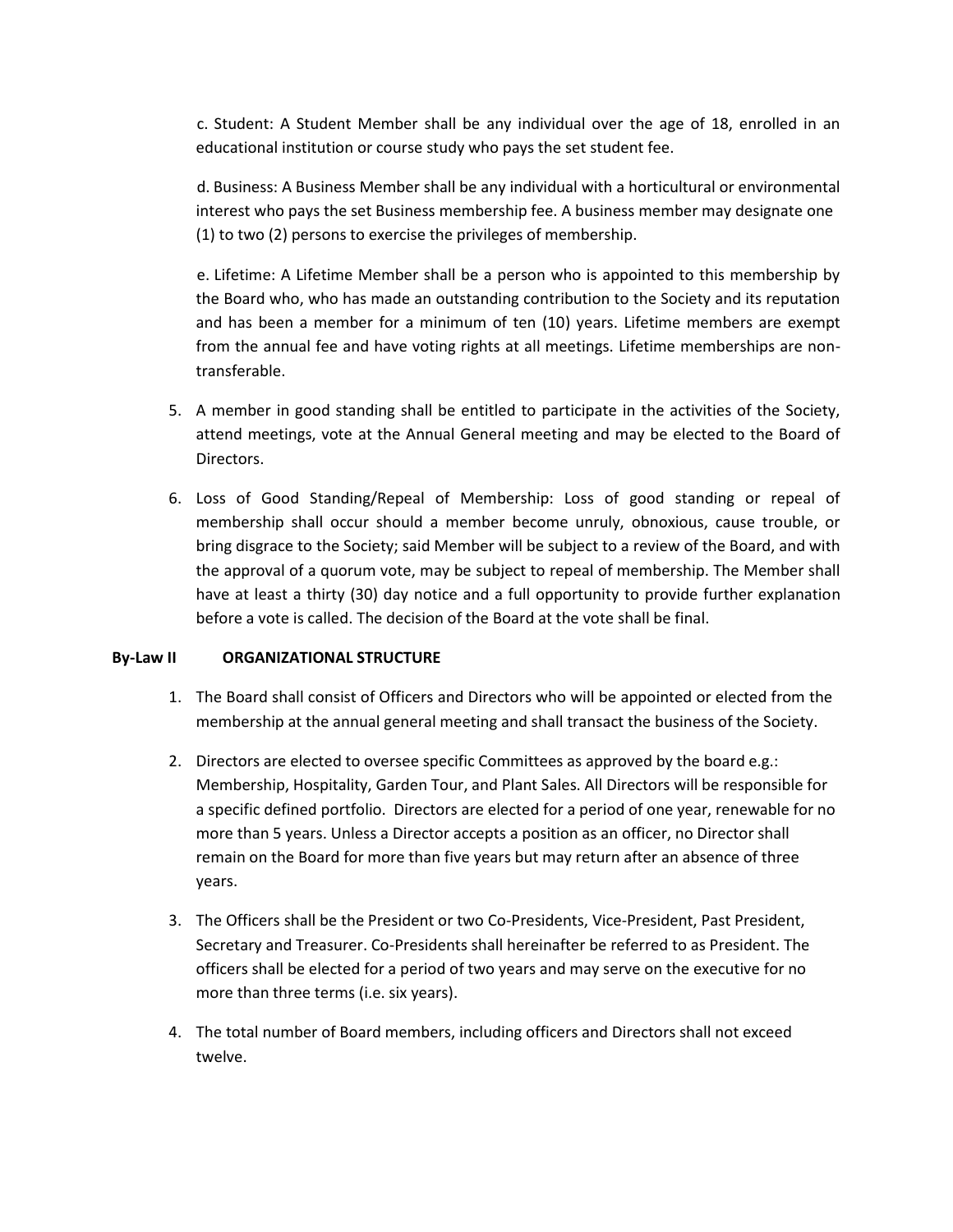5. Ad Hoc Committees may be established by the board to manage a temporary project or program. All Ad Hoc Committees shall be accountable to the Board, which shall define the membership, budget and responsibilities.

### **By-Law III ELECTION OF BOARD OF DIRECTORS**

- 1. The President, Vice-President and Directors shall be elected by a quorum of the general membership. The Secretary and Treasurer are appointed by the Board as per bylaw 6.1 of the OHA Constitution.
- 2. In the event of a vacancy occurring on the Board by the death or resignation of any Director or Officer, the remaining members shall have the power to appoint any member of the Society to fill this position.
- 3. The Past President is responsible for establishing a Nominating Committee prior to the annual election of the Board. All nominations shall be submitted to the Nominating Committee for deliberation, and proposed and seconded at the Annual General Meeting. The nomination must include the name of the office and the nominee and the Nominating Committee shall have an indication of the nominee's acceptance. Further nominations from the floor shall be solicited prior to the vote. Candidates will be elected by a simple majority vote of members present.
- 4. Board members who do not meet their responsibilities may be removed from the board with a majority vote of remaining board members provided he/she has had an opportunity to address the board to discuss the issue prior to the vote.

# **By-Law IV RESPONSIBILITIES OF OFFICERS AND DIRECTORS**

1. Quorum

A quorum of the Board shall consist of 50% +1.

2. Decision-making

All decisions will be taken by a majority vote of the board. In the event of a tie vote, the president will cast the tie-breaking vote

3. All Officers and Directors are expected to attend all Board and Member Meetings to the best of their ability.

4. All Officers and Directors are responsible for reporting volunteer hours for themselves and any committee they oversee.

5. Position Description of the President: The President shall a. Be responsible for the general management of the business and affairs of the Society.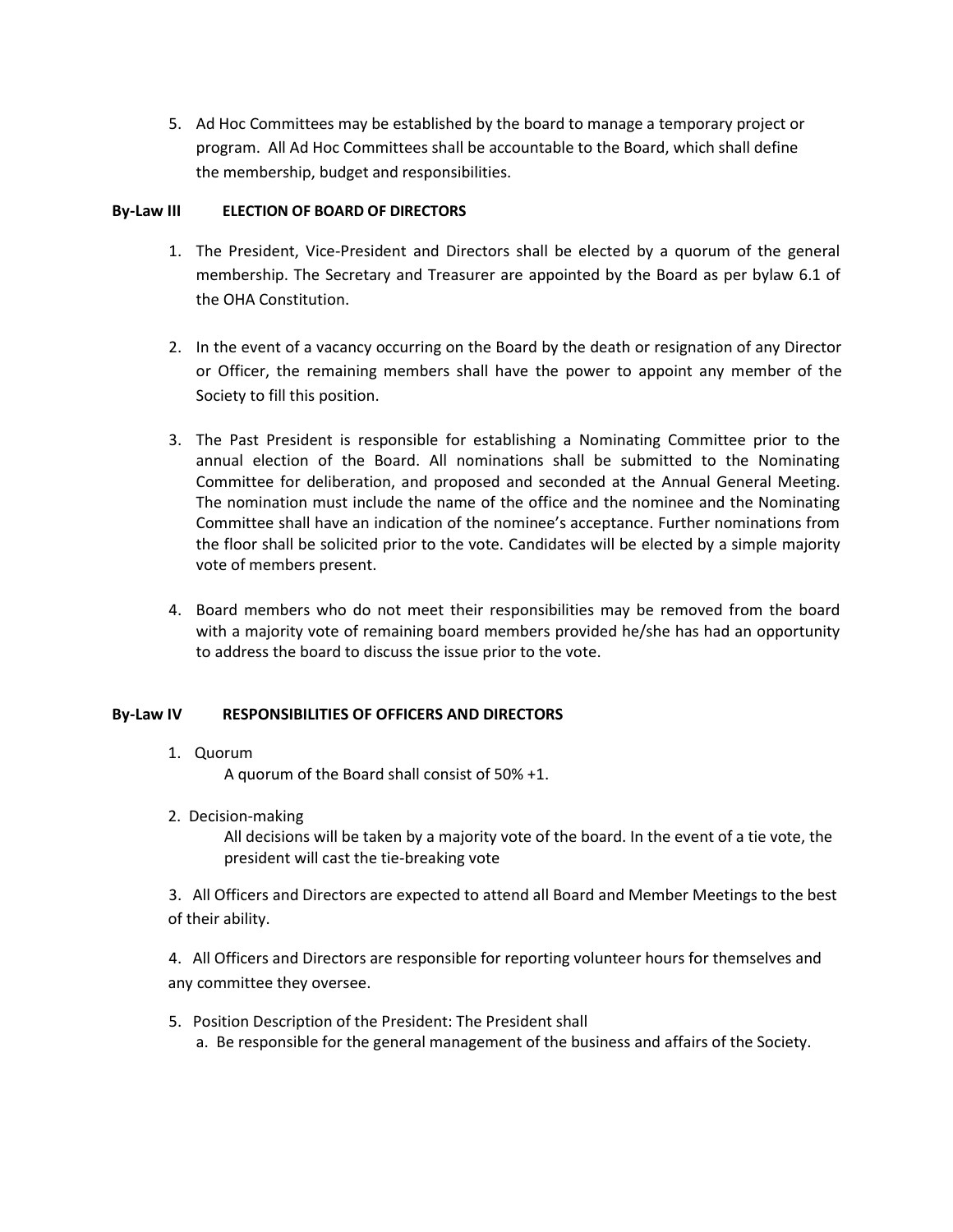- b. Perform duties pertaining to the office and those prescribed from time to time by the Board.
- c. Be an ex-officio member of all committees.
- d. Preside over Member and Board Meetings.
- e. Prepare annual reports to be submitted to OMAFRA and the OHA
- f. Vote only to break a tie vote.
- 6. Position Description of the Past President: The Past President shall
	- a. Chair the Nominating Committee.
	- b. Mentor the President and guide the Board as necessary.
	- c. Perform duties as may be prescribed from time to time by the Board.
	- d. Participate in meetings and discussions and propose motions, but because this is an appointed position may not vote.
- 7. Position Description of the Vice- President: The Vice-President shall
	- a. Assist the President where needed.
	- b. Preside over meetings in the absence of the President.
	- c. Perform other duties as assigned by the Board
- 8. Position Description of the Secretary: The Secretary shall
	- a. Record minutes of meetings, file and keep records and correspondence of the Society.
	- b. Perform other duties as may be assigned by the Board.
	- c. Preside in the absence of the President and Vice-President.
- 9. Position Description of the Treasurer: The Treasurer shall
	- a. Manage the accounting and bookkeeping of the Society.
	- b. Prepare a monthly financial update to present to the Board of Directors at monthly meetings of the Board.
	- c. Provide OMAFRA with the required financial reports
	- d. Present a financial report to the membership at the Annual General Meeting which, upon written request, may be made available to any member.
	- e. Prepare report to Canada Revenue Agency for Registered Charity Return.
	- f. Reimburse legitimate member expenses upon presentation of a receipt. Approval must be obtained from the Board to pay expense invoices that exceed \$250.00. All expense invoices must be presented for reimbursement prior the end of the fiscal year.
- **10.** Position Description of the Membership Director**:** The membership Director shall
	- a. Maintain membership database currently housed in Microsoft Excel.
	- b. Maintain confidentiality of member information. Membership listings **are not circulated** and provided only to the Society President as required or other Board members as directed by the Board or President.
	- c. Manage registration at Member Meetings by setting up a registration desk to receive membership fees, register guests and visitors, and record attendance. Monies collected are presented to the Society Treasurer at the end of a meeting for transfer to the Society's financial account.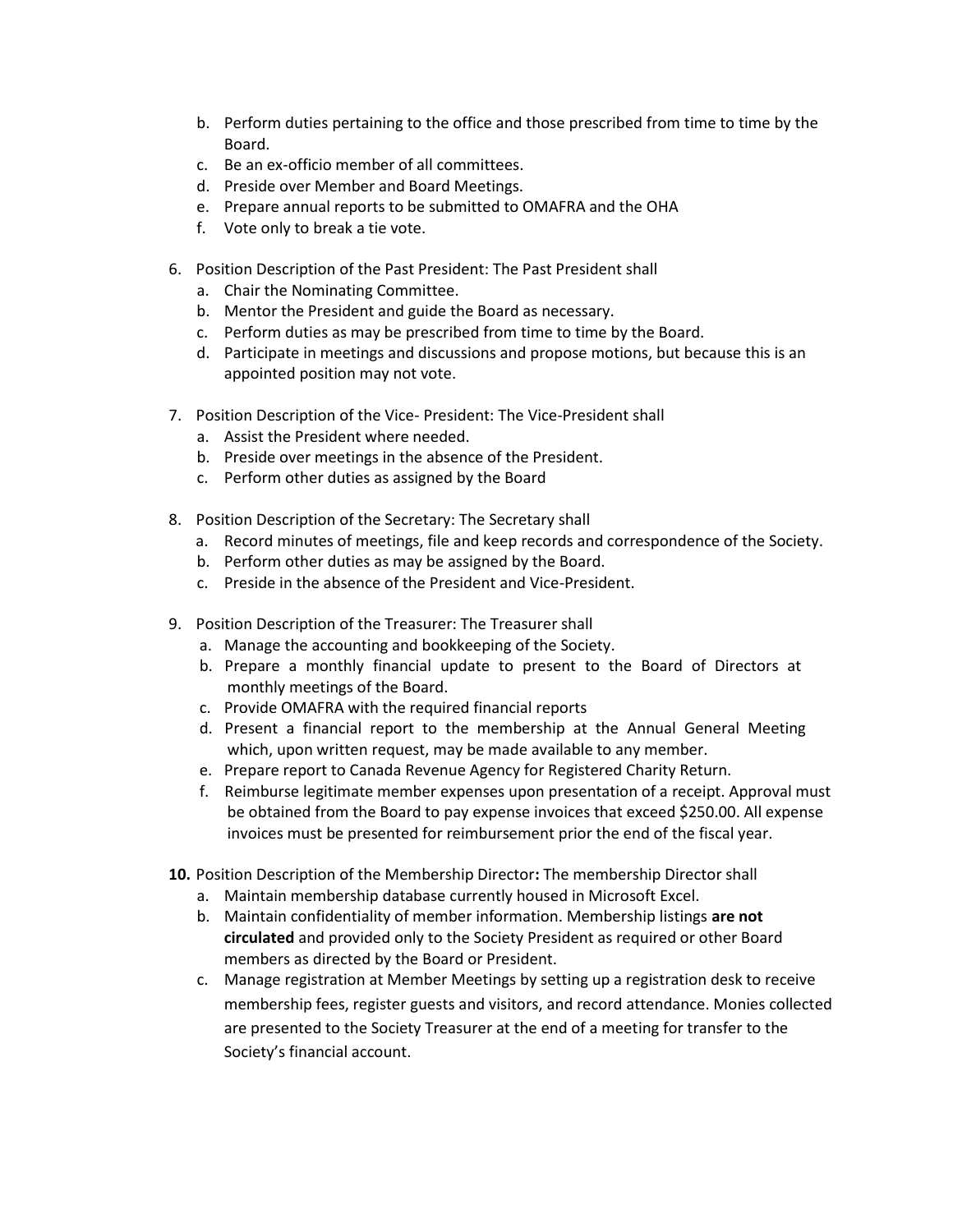- d. Send email notices (eBlasts) and other information to the membership as directed by the Society President. **The BCC** (blind carbon copy) **function is used for group (all members) eBlasts.**
- e. Assist Board of Directors with membership promotional activities and events.
- f. Keep Society President advised of any membership issues or problems.
- g. Tabulate member volunteer hours provided by Committee Chairs and provide a report at the end of the year to the Board.
- h. Provide monthly reports to Board.
- 11. Position Description of the Plants Sale Director: The Plant Sales Director shall
	- a. Be responsible for the organization of volunteers to manage various fundraising sales.
	- b. Conduct and record proceedings of meetings.
	- c. Provide a regular report of activities to the Board and a final report following any sales.
- 12. Position Description of the Garden Tour Director: The Garden Tour Director shall
	- a. Shall be responsible for the overall coordination of this major fundraiser.
	- b. Shall conduct and record proceedings of meetings.
	- c. Shall provide a regular report of activities to the Board and a final report following the Garden Tour.

### **By-Law V FISCAL YEAR AND MEMBERSHIP YEAR**

**1.** The fiscal year shall be from November  $1^{\text{st}}$  to October 31 $^{\text{st}}$ . 1. The membership year shall be January 1<sup>st</sup> to December 31<sup>ST</sup>.

### **By-Law VI ANNUAL GENERAL MEETING**

1. The Annual General Meeting shall be held in November for the purpose of allowing members to review the activities of the year, elect the Board and conduct such other business deemed necessary.

- 2. All Members, Officers, Directors and Past President shall have voting rights at the Annual General Meeting.
- 3. Any decision made at the Annual General Meeting will require a simple majority vote of members present.

### **By-Law VII MEETINGS**

- 1. The member meetings shall be at such a location as determined by the Board.
- 2. Member meetings shall be held monthly, January to May and September to November.